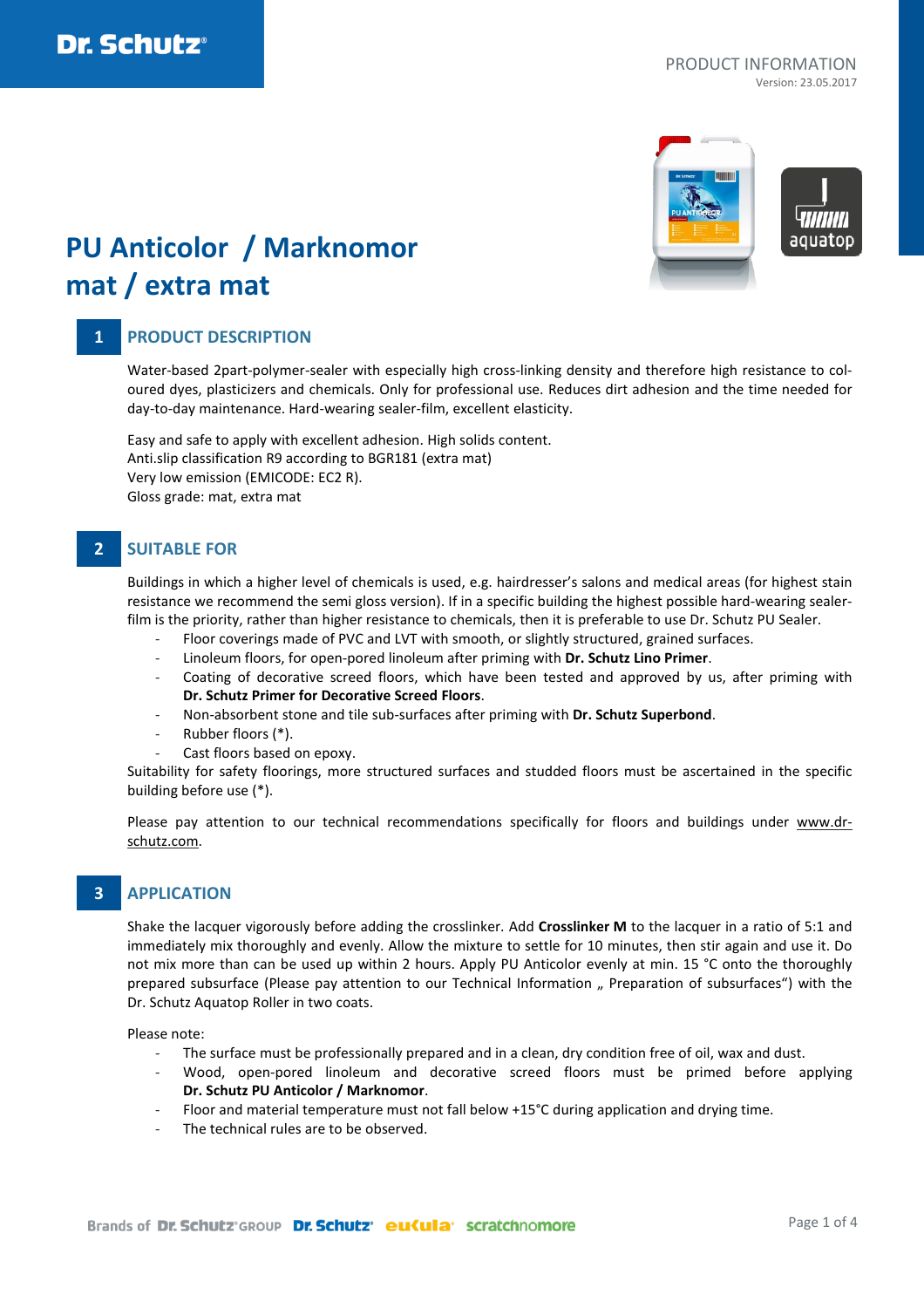

# **PU Anticolor / Marknomor mat / extra mat**

## **4 COVERAGE**

Per coating approx. 50 ml/m<sup>2</sup> (20 m<sup>2</sup>/l). On wood, cork or decorative screed floors approx. 80-100 ml/m<sup>2</sup> (10-12m²/l) per coating.

In the case of a very absorbent sub-surface, higher consumption is possible, depending on absorbency.

### **5 CURING**

Can be carefully walked on and worked on for the second coating after approx. 5 hours, but no longer than 24 hours after the first coat. In the case of a longer interim drying time, the entire surface must first be intermediate sanded. Can be walked on carefully 12 hours after the last sealing coat. After 24 hours approx. 80% of the durability has been achieved. After 7 days the full durability and chemical resistance of the product is provided (based on conditions of 20 °C, 50% relative humidity and sufficient ventilation)

Low temperatures, high humidity and poor ventilation can extend the drying time. Furniture can be carefully put up again. Gliders/Protectors should be installed and maintained under all movable chairs, tables, fixtures and other furniture to protect the coating from abuse and unnecessary scratching. We recommend Dr. Schutz Scratchnomore protectors.

### **6 MAINTENANCE**

After complete cure, clean with **Dr. Schutz PU Cleaner / Schutz Cleaner**.

When your floor begins to show signs of wear it may be time for a new sealer coat.

In case conventional care is requested, we recommend **Dr. Schutz Floor Mat** (for satin and mat) or **Dr. Schutz Floor Shine,** depending on the gloss grade of the finish

Please pay attention to our care instructions specific to floorings and buildings under [www.dr-schutz.com.](http://www.dr-schutz.com/)

# **7 STORAGE**

Protect against frost. Store in a cool, dry place. Will keep for 12 months in unopened, original canister from the date of manufacture. Keep coating materials out of the reach of children.

When stored in varying temperatures and/or in an opened canister, dried parts can form. If so, sieve these out before using.

### **8 TECHNICAL DATA**

Contained substances: water, polyacrylate, polyurethane, glycolether, silicic acids, waxes, additives. Contains 5- Chlor-2-methyl-2H-isothiazol-3-on and 2-Methyl-2H-isothiazol-3-on.. May produce an allergic reaction.

voc (g/l) 49 in mixture (ISO11890) / GISCODE: W2DD+ / 2004/42/IIA(j)(140)140.

ADR/RID: not a dangerous good as defined by transport regulations (base lacquer and crosslinker).

CLP (base lacquer): labelling not necessary.

Emptied canisters can be disposed of in household waste, or taken to a recycling centre.

CLP (Crosslinker M): GHS 07, Attention. H332 Harmful if inhaled. H317 May cause an allergic skin reaction. H335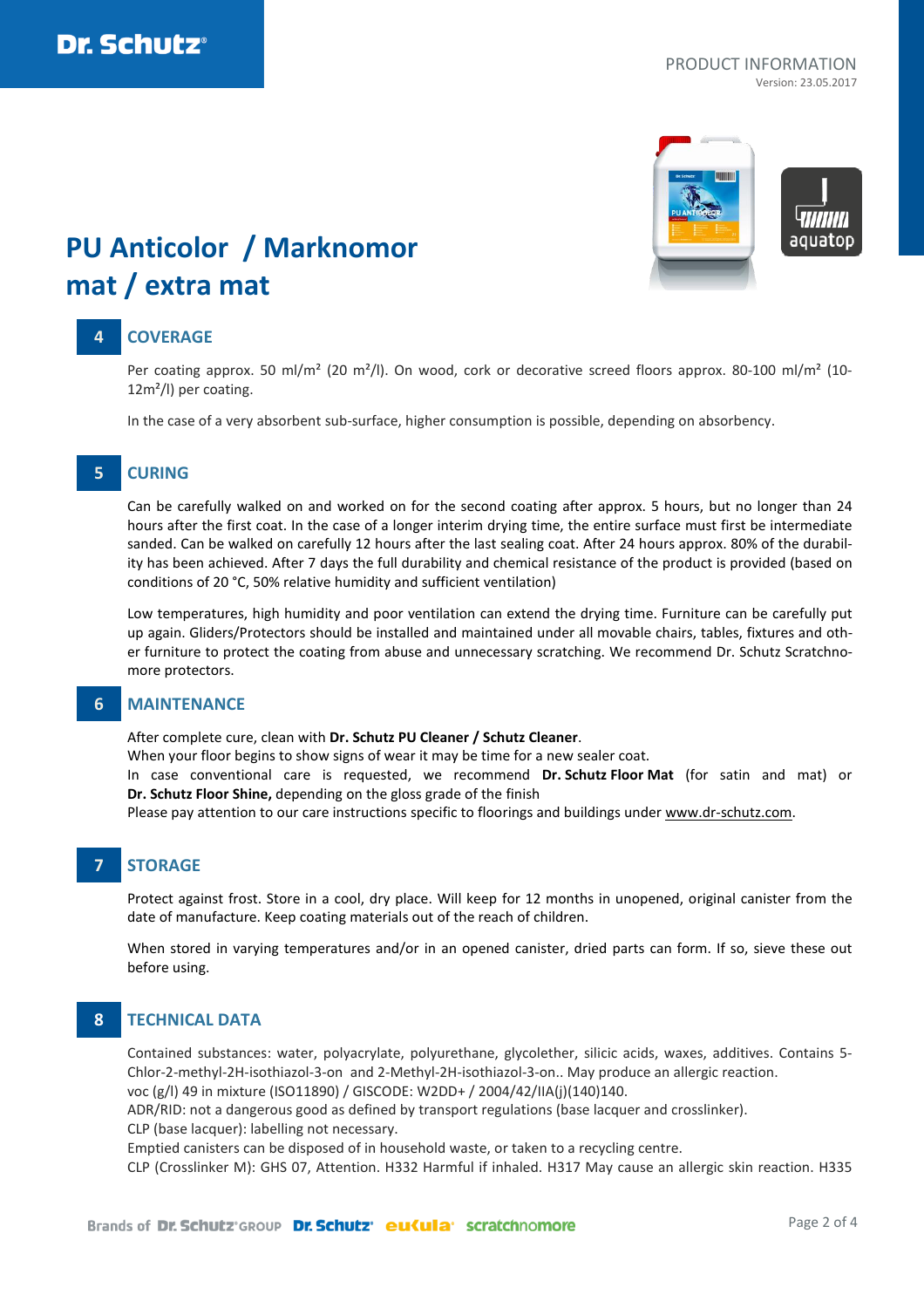aguator

# **PU Anticolor / Marknomor mat / extra mat**

May cause respiratory irritation. H412 Harmful to aquatic life with long lasting effects. P280 Wear protective gloves / eye protection. P362 Take off contaminated clothing. P405 Store locked up. EUH204 Contains isocyanates. May produce an allergic reaction.

Gloss grade at  $60^\circ$ : mat =10-15 / extra mat =  $6-8$ The gloss grade can vary from lab values depending on the conditions in actual buildings.

### **9 SPECIAL NOTES**

- When mixed together, 2part-products can develop carbon dioxide and build up pressure. Never close 2part-mixtures tightly in a container, danger of bursting!
- Clean the working tools and implements with water. The hardened remains of lacquer can only be removed mechanically. We recommend always using new, dry Aquatop Rollers.
- Please pay attention to the printed batch number. Only use products with the same batch number in one layer. In the case of a different batch, mix this in a separate container before using.
- Coloured products (e.g. hair dyes, coloured disinfectants for wounds) as well as plasticizer migration (e.g. from rubber) can lead to the irreversible discoloration of the sealing coat. If resistance to hand and instrument disinfectants is required in specific buildings, we recommend pre-testing the respective chemicals on site. (\*)
- Please pay attention: remove coloured products (hair dyes, wound disinfectants, etc.) as fast as possible from the sealer film. The longer aggressively colouring chemicals soak in, the sooner they can migrate and leave stains, which can sometimes no longer be completely removed, depending on the type of stain and the soak-in time. Therefore treat stains immediately with **Dr. Schutz Elatex / USR** and proceed as follows: dab away fluid remnants of colour with absorbing cloths. Spray the stain with **Dr. Schutz Elatex / USR**, let it soak in for 5 minutes. Dissolve the stain with a soft cloth, dabbing from the edge into the centre of the stain. Do not rub. Rinse with clear water afterwards.
- (\*) In case of questions, please consult our advice on technical applications

### **10 CROSS-REFERENCE**

Our following publications in their updated form are valid as an integral part of this fact sheet:

- General notes on the application of Dr. Schutz finishes

- Safety data sheet available on request.

The quoted printed matter, as well as this product information in its updated form, is available on our homepage www.dr-schutz.com or on request from the address quoted below.